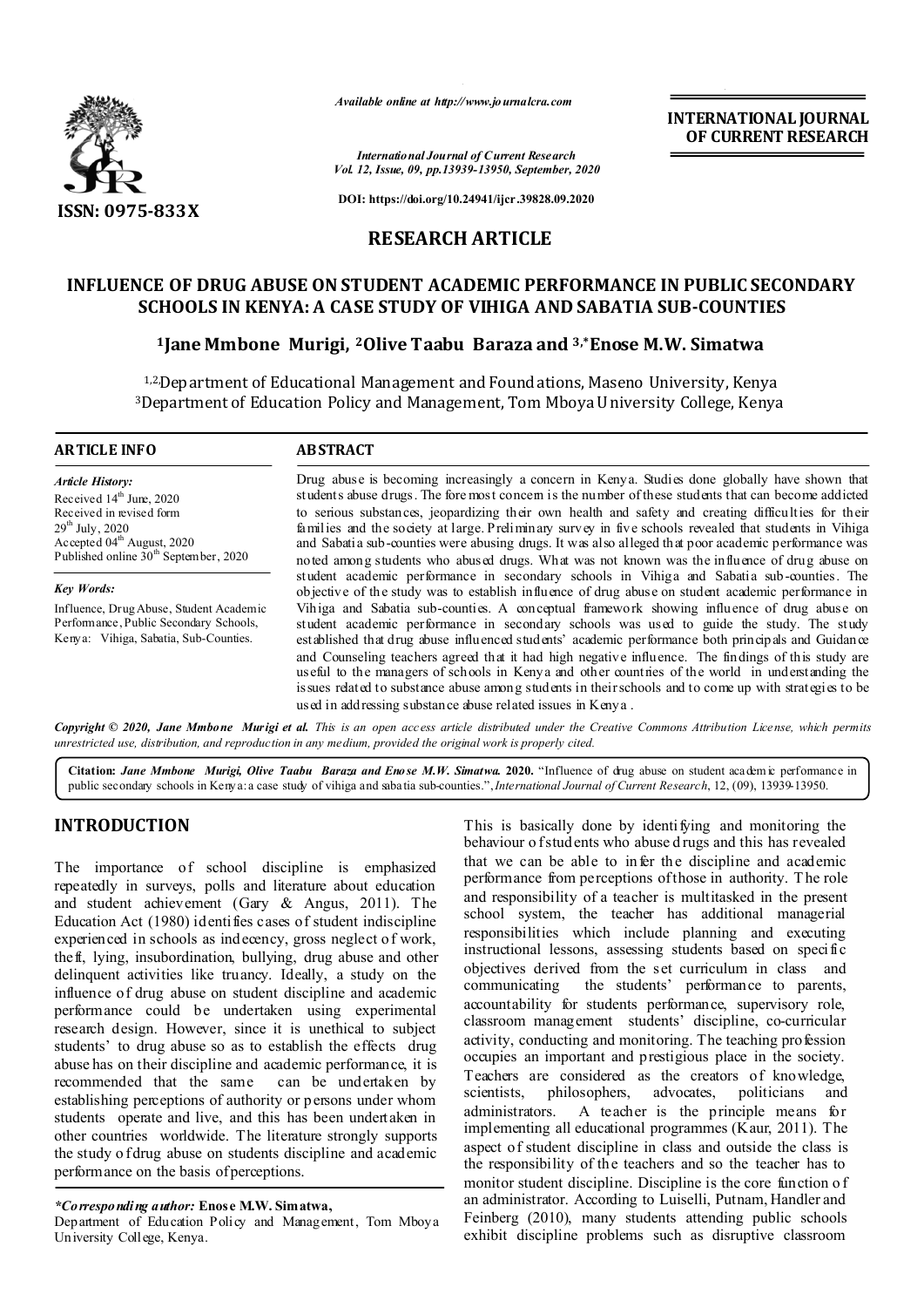behaviour, vandalism, bullying and violence. Establishing influence o f discipline is critical to ensure academic success and to provide a safe learning envi ronment. According to the World Drug Report (2005), the use of illicit drugs has increased throughout the world in recent years. The report further states that a major world trend is the increasing availability of many kinds of drugs to an ever widening socio-economic spectrum of consumers. Report on Drug Use in the Americas (2011) indicates that prevalence of alcohol use for all age groups ranges from about 11.5% to nearly 64% across the American hemisphere. In other words, in the lowest prevalence country a little more than one out of ten students consumed alcohol at least once during the past month, while in the highest prevalence country more than six out of ten students did.

According to Louw (2001), as cited by Kyalo (2011), drugs affect the students concentration span, which is drastically reduced and boredom sets in much faster than for non -drugs and substance abusers. The student also loses interest in school work including extra curriculum activities. This leads to absenteeism in school resulting into one taking too long to complete studies. Most of the psychoactive drugs affect the decision making process of the students, creative thinking and the development of the necessary li fe and social skills are stunted. They also interfere with the awareness of an individual's unique potential and interest thus affecting their career development. Studies by Chan, Sidhu, Lim, Wee, (2016) in Malaysia, Louw (2001 Abdu-Raheem (2013) in Nigeria), as cited by Kyalo (2011) in Kenya, have shown that drug abuse affects student discipline in schools, however they did not address influence of drug abuse on student academic performance in secondary schools in Vihiga and Sabatia counties a knowledge gap that the current study sought to fill. According to school counseling in the United States: Implications for the Asia-Pacific Region by Romano, Goh and Herting (2005), while educational systems and cultures are quite di fferent across the globe, the implications from school counseling in the US, may be instructive and useful to educational systems and countries outside of the US.

Family plays an important role in one's life. It not only provides people with physical, economic, and emotional support, but is also the smallest unit of socialization where people first socialize with others. Families play a very important role in instilling discipline in their children based on the accepted norms in the society. In a school set up, student discipline is a matter of concern. In a study on the influence of individual and group counselling on secondary school students' truant behaviour in Abia State Igwe, both counselling modes (individual and group) had influence in treating students' truant habits. Individual counselling however had more influence in treating male students with truant habits while group counselling impacted positively on female stud ents with truant habits. T herefore, individual and group counselling can be used side by side in core educational schools in tackling most of the educational problems of the students (Uzoamaka, 2013). Ajowi and Simatwa (2010) noted that students with low levels o f academic drive were the ones who lead the strikes, an indication that guidance and counseling is either virtually missing or misplaced. Discipline affects educational achievement negatively. Further study on perceptions on the role of guidance and counseling programme on Kenyan

secondary school students' career d ecision making indicated that, there was a signi ficant relationship between role o f guidance and counselling for both form one/two and students careers. It was revealed by the analysis that students agreed that academic, personal and social competence were roles played by guidance and counselling in schools. Similarly, guidance and counselling helped them to attain spiritual growth, vocational, health and marital awareness. T herefore, the implication is that career counselling should be inherently practiced to provide the students with indispensable information and competence required in the world of work (Ibrahim, Aloka, Wambiya & Raburu, 2014). The study adopted descriptive survey design and the sample size comprised 250 students in the district selected using stratified sampling technique and 6 guidance and counselling teachers also randomly selected for the study. The researcher used questionnaires and interviews to elicit information from students and interview schedules to collect data from counseling teachers and principals. Studies reviewed by Romano, Goh and Herting (2005) in USA, Uzoamaka (2013) in Nigeria, Ibrahim, Aloka, Wambiya and Raburu (2014) in a study on perceptions on the role of guidance and counseling programme on Kenyan secondary school students' career decision making in Kenya have shown that guidance and counselling in schools influences student discipline, however these studies did not address the principals perceptions on how to manage antisocial behavior arising from drug abuse, a knowledge gap that the current study sought to fill.

## **Research Objective**

The objective of the study was to establish the influence of drug abuse on student academic performance.

## **Synthesis of literature on influence of drug abuse on students' academic performance**

DuPon*et al* (2013) in their study on America's dropout crisis: the unrecognized connection to adolescent substance use indicates that substance using students, compared with nonusers, are at increased risk for academic failure, including dropout, especially when their substance use is frequent and severe. Studies utilizing longitudinal designs have shown that even after statistical adjustment for problem behaviours and other important co-factors, substance use play a role in increasing the risk for dropping out of high school. According to National Institute on Alcohol and Alcoholism (2005) in United States of America, about 25% of students experience difficulty in academics due to drug use. Such difficulties include earning low g rades, doing poorly on test, missing class and falling behind in academic performance. Even students who do not use drugs may suffer academically as a result of their peers taking drugs. The so called secondary in fluences of drugs include taking care of friends on drugs and being victims of assault which can affect school work of students who do not use drug. T hese consequences can have dramatic end results. School administration report that significant number o f students who drop out of school do so because of drugs that interfere with their academics. Drug use undermine academic mission of schools, colleges and universities. Drug use and its influence on students' performance can lead to a decline in the overall academic performance of a school as a result, schools may face declining retention rates and poor reputation. Schools with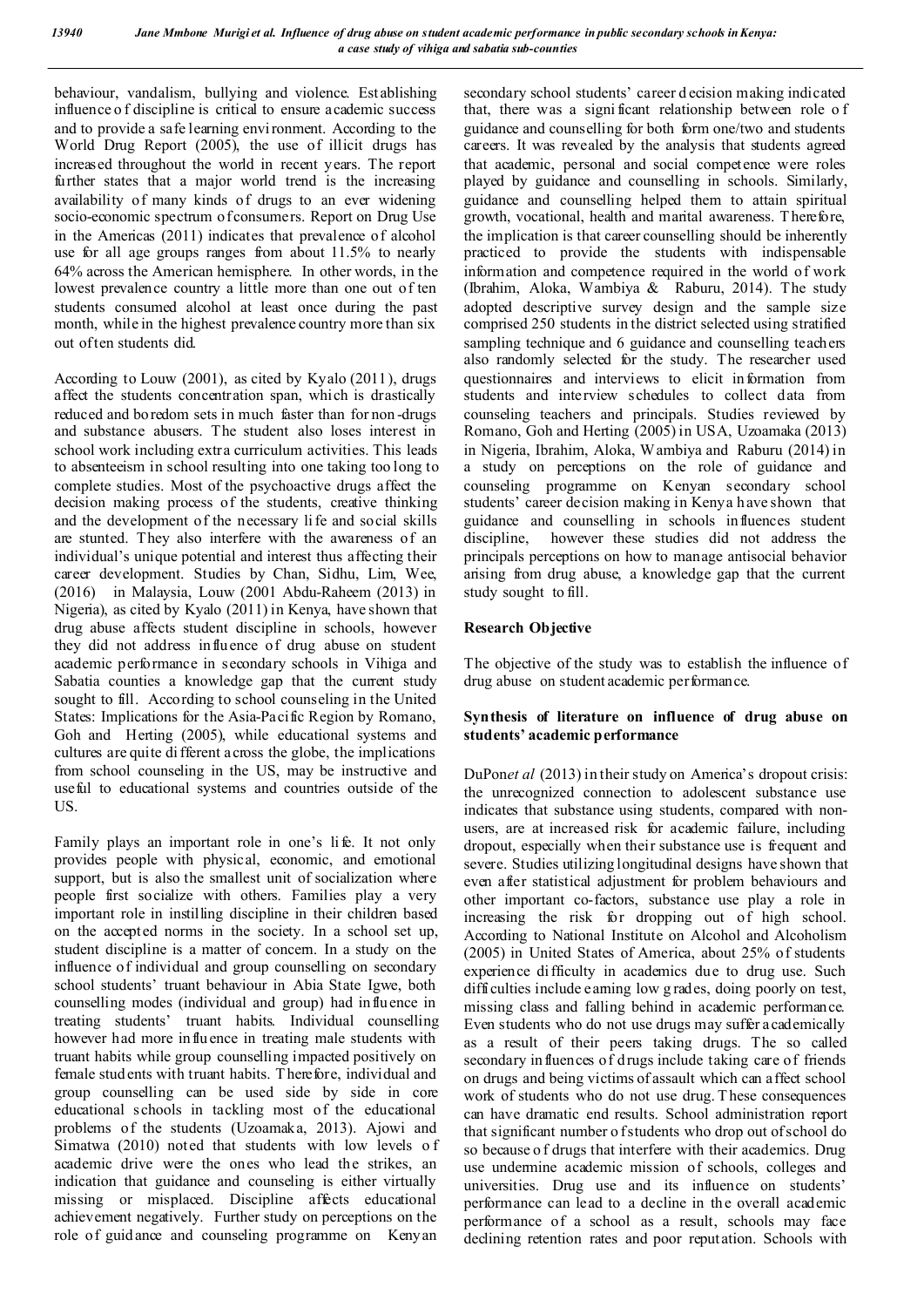reputation of 'drug use' may attract students who engage in high risk behaviors and may discourage prospective students who are looking for an academically vigorous institution. In a study on a model for random student drug testing, substance abuse is recognized as a major issue in education due to increases in stud ent dropout rates, truancy, misconduct, fighting, and general lack of concern for others. In comparison, younger students appear to be more at risk for taking chances with illegal substances, being influenced by peers in a negative way, and not following the rules and suggestions of authority figures than their older peers (Nelson *et al*, 2010). Further study in Australia, in a study on the effect of alcohol and drug consumption on academic performance: a treatment effect evaluation established that heavy use of drugs (marijuana and cocaine) has direct detrimental effects on educational achievements (Pietro, Page, & Alves, 2012).

Chan, Sidhu, Lim and Wee (2016) in their study on students' perceptions of substance abuse among secondary school students in Malaysia indicated that the common substance abuse behaviours in schools were smoking, consuming alcohol, using marijuana and glue-sniffing. More than half of the student respondents had 1 to 3 friends who were involved in smoking. Furthermore, findings indicated that a majority of them became involved in these unhealthy activities between the ages of 15 and 17 years and were most likely to be engaged in these activities during weekends and outside school. The data for the study were collected using a questionnaire, checklist and semi-structured interviews which involved 1800 secondary school students from 18 high risk secondary s chools from the states o f Selangor, Wilayah Persekutuan Kuala Lumpur, Penang, Negeri Sembilan and Melaka. The Risk and Protective Factor Questionnaire had 13 sub-sections and was an adapted version of the Communities That Care Youth Survey which had 14 subsections. In a study on drug abuse in Nigerian schools: a study of selected secondary institutions in Bayelsa State, South-South, established that the impacts of drug abuse on student behaviour include; laziness and lack of concentration, poor relationships with others, lack of interest in school work, absenteeism from school, withdrawal and indiscipline. This study also found out that the perception of students towards drugs affects their behaviour in terms of drug use (Ekpenyong, 2013). Further study in Nigeria established that there was a negative significant relationship between alcohol consumption and students attitudes towards school. Though a negative significant relationship was found to exist between alcohol consumption and secondary school students attitudes towards school, it was noted also that parents' influence could also explain further the relationship of secondary school students' attitudes towards school. The study adopted a correlational research design. The sample population of this study were 200 senior four secondary school students aged 14-20 and the total number of students in senior four in the 4 selected schools was 440 students and all of them were able to write and understand English language. The study was carried out in 4 out of the 18 government-aided secondary schools in Mbarara District. These 4 schools were selected using simple random sampling technique (Mukama, 2010). This study did not indicate the study population and so we cannot verify the appropriateness of the sample size. This study did not focus on influence of drug abuse on student academic discipline, a knowledge that the current study sought to fill.

Further study by Abur (2014) established that some of the negative influences of drug abuse included; trouble thinking clearly, paying attention, poor performance in school or even dropout. Coyman (nd) in his study on the effects o f alcohol use on academic performance among college students established that there was no direct correlation between the independent variable of alcohol use and the dependent variable of academic performance of the students in the University of N ew Hampshires. It was also established that alcohol use was negatively affecting some stud ents and families by causing potential dropouts and failing classes. On the other hand, some students knew how to balance their academic work with their social life and not let it affect their academic performance. Further study by Briggs-Vaughn (2016) the effect of adolescent girls' drug use on academic and social development established increased drug use was related to lower social development and lower academic achievement. Spring (2017) in his study on the relationship between substance use and academic performance in Baccalaureate nursing students Alexa Roberts, the University of Akron, established that there was not a statistically significant relationship between substance use and academic performance in this population of baccalaureate nursing students. This study found that there was a negative correlation between alcohol and substance use and academic performance. Nonetheless, the results were statistically insignificant in this population of baccalaureate nursing students. Again, a negative correlation meant that as a responder's alcohol or substance use increased, their academic performance decreased. However, there were outliers in the subjects that showed possible indications of alcohol dependency and substance abuse.

In Uganda on alcohol abuse among secondary schools, alcohol use in schools is closely linked to anti-social behavior, poor school attendance and performance and elevated dropout rates. There is also high likelihood that a student that uses alcohol goes on to abuse other drugs like marijuana when their bodi es get used to alcohol and can no longer produce the desired influence. They may also mix different brands of al cohol o f higher alcoholic content. Other issues such as high risk to unsafe sexual practices that lead to HIV/AIDS, early pregnancies and unsafe abortions and accidents are also common among students that use/abuse alcohol in schools (Mentor Pops in Kampala Schools, 2010). In a study of selected secondary institutions in Bayelsa State, South-South, Nigeria a good percentage of secondary school students have a positive perception of drug and substance abuse; this perception has been formed mainly from their immediate environment. The types of drugs and substances abused by secondary school students include alcohol, cigarettes, marijuana and bhang, although alcohol was the most commonly used. The impacts of d rug abuse on student behaviour include laziness and lack of concentration, poor relationships with others, lack of interest in school work, absenteeism from school, withdrawal, and indiscipline. This study also found that the perception of students towards drugs affects their behaviour in terms of drug use. The majority of those who had positive perceptions about drugs were drug users (Ekpenyong, 2012). Fayombo and Aremu (2000) found that the misuse of marijuana has reached an epidemic level in the present Nigeria society and the drug abuse could lead to reduced academic achievement or even halt one's entire academic process. In a study on impact of substance abuse on academic performance among adolescent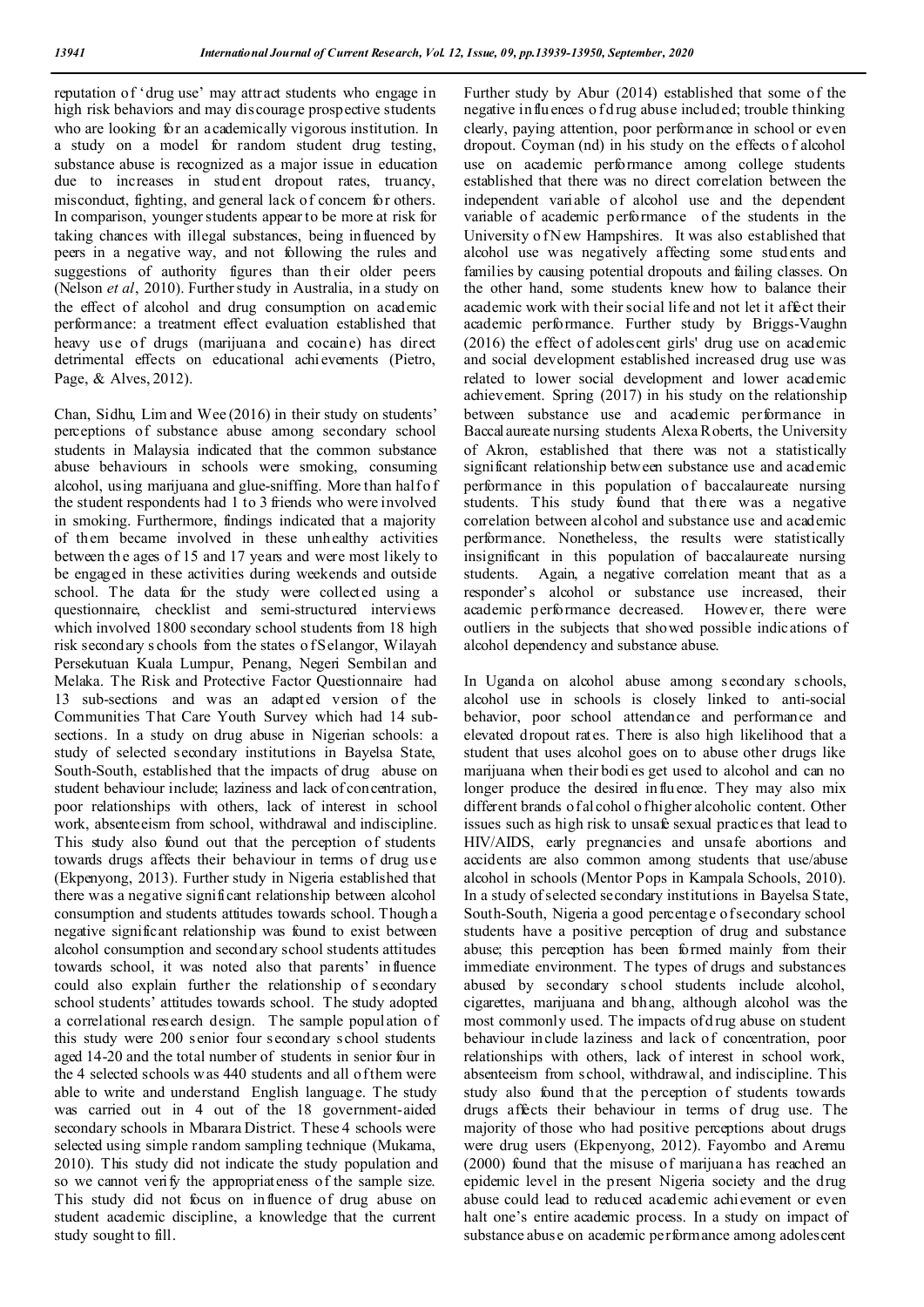students of colleges of Education in Kwara State, Nigeria Muritala, Godwin, Anyio, Muhamma and Ajiboye (2015) found out that there is signi ficant difference between the academic performance and students who abuse drugs and those who do not and there is significant gender difference among adolescent substance abusers on the basis of academic performance. A sample of 150 adolescent students was randomly selected form selected departments in three colleges of education in the State. The researcher adopted survey research for the study. Population of the study comprised o f 150 adolescent students from three (3) colleges of education in Kwara State. Kwara State College o f Education, Ilorin, Kwara State College of Education, Oro and Kwara State College of Education (Technical), Lafiagi. Fifty (50) 200 levels adolescent students were randomly selected from all departments in each college of educations. Researcher adopted Drug Habit Inventory (DHI, Fayombo, 1998) to find out the attitudes and level of adolescent substance abuse. This study focused on influence of drug abuse on college students. However secondary students were not addressed a knowledge gap th at the current study sought to fill.

Attah, Baba and Audu (2016) on the effects of drug abuse and addiction on academic performance o f students in federal polytechnic Idah, Kogi state Nigeria, established that that drug abuse and addiction have adversely affected the academic performance of students. More so, the social and psychological implications o f drug abuse and addiction have resulted into student lateness to class, exam-malpractices, absenteeism and other form of criminality both within and outside the school environment and examination Misconduct. University students who are into drugs experience different levels of personality disorders as highlighted above. As a result their involvement in cult and other related activities, truancy and absenteeism, poor study skills and poor memory, many of them resort to cheating during examination (Awa, 1983; Ogunyemi, 2003; Olatoye & Afuwape, 2003; Ogunyemi, 2003). Agbonghale and Okaka (2014) on influences of drug abuse on academic performance o f technology education students in Nigerian public Universities, students of technology education have no reasons for taking hard drugs. In Nigeria public universities drug abuse has influences on the academic performance o f technology education students in schools, peer groups have influence on the drugs intake among technology education students in Nigerian public universities. Ten technology education students were used as a pilot study while 459 questionnaires were administered to the respondents, collected back and analyzed with percentages. This study focused on influence of drug abuse on university students, however secondary students were not addressed a knowledge gap that the current study sought to fill.

In a study on illicit drug use and emotional behaviour of senior secondary students in public schools in Akwaibom state, Nigeria , Israel and Nyoho (2015) revealed that as regards illicit drug use and truancy shows that negative vices such as school truancy that are linked with the level of drug consumption by adolescents. It was also found out that there occurs a signi ficant influence of illicit drug use on students study habit. In India on substance abuse pattern among medical college students in Tumkur, Karnataka, India: a cross sectional study Ashiq, Mahesh, Rajanna, Ashok and Debeshwar (2016) found out that prevalence of substance

abuse among the students was found to be 25.9%. Substance abuse was highest among VII term students which was 25.3%. Alcohol was the single most preferred substance of abuse which was used by 36.40% of students. Curiosity for experience (42.4%) was major reason for initiation of substance abuse. Majority of students (45.5%) attained the harm ful substances through friends. 76.6% of hostellers used harm ful substances. The study concluded that prevalence of substance abuse among medical college students was high. Students preferred alcohol products and tobacco most. Hosteller students are more likely to be exposed to substance abuse. The problem of substance abuse among the young medical students should be taken more seriously as their own attitudes towards substances may have impact on their professional judgment. This study focused on medical college students, however, secondary students were not addressed a knowledge gap that the current study sought to fill. Amua- Sekyi (2013) on drug abuse on students' academic performance in selected s enior high s chools in the greater accra metropolis on the effects of drug abuse, the respondents held that abusing drugs can cause anxiety, depression, mood swings, and suicidal thoughts among the users. The study also revealed that drug users suffer from school-related outcomes su ch as low class p erformance, low attendance, and school dropout.

In a study on drug and substance abuse among secondary school students, in Embakasi district, Nairobi County by Abur (2014), commonly abused drugs in schools included marijuana, tobacco, Miraa, Khuber, Glue, Cocaine and Heroin. Using the Bandura's self-efficacy scale, the study found out that most students were highly certain that they can solve difficult problems, accomplish their goals, deal efficiently with unexpected events and also handle unexpected or unforeseen situations when using drugs. Centrally to that the same students had a negative opinion towards drugs. This contradiction is explained that there are situations where people are aware of the dangers in their behaviour: the s elf-harm and para-suicides are this category. The study was guided by Merton's Goal-Means Gap theory and Cohen's Status Frustration theory. This was a survey with 360 students selected for the study.

Further study in Matinyani District, Kavutha (2015) on influence of drug use on academic performance among secondary school students established that drug use is common among secondary school students in Matinyani District. This leads to poor academic performance and increase in indiscipline cases among students. Descriptive survey was used in this study. Fourteen public secondary schools were involved with population of 1701 stud ents. Purposive sampling was used in the sample selection to select 5 schools which included a girls' boarding, a boys' boarding school, a mixed day school, a mixed boarding school and a mixed day and a boarding school. A sample size of 269 was used. The data was collected by use of a Core Alcohol and Drug Survey Questionnaire. Validity and reliability of the study instrument was established through a pilot study. A correlation coefficient alpha of 0.7408 was obtained. According to, Fraenkel and Wallen (2002) a reliability co efficient of 0.7 or more implies high degree of reliability. Data was analyzed by use of d escriptive statistics with the aid of Statistical Package for Social Science. Percentages, tables, and frequencies were us ed in presenting and summarizing the findings.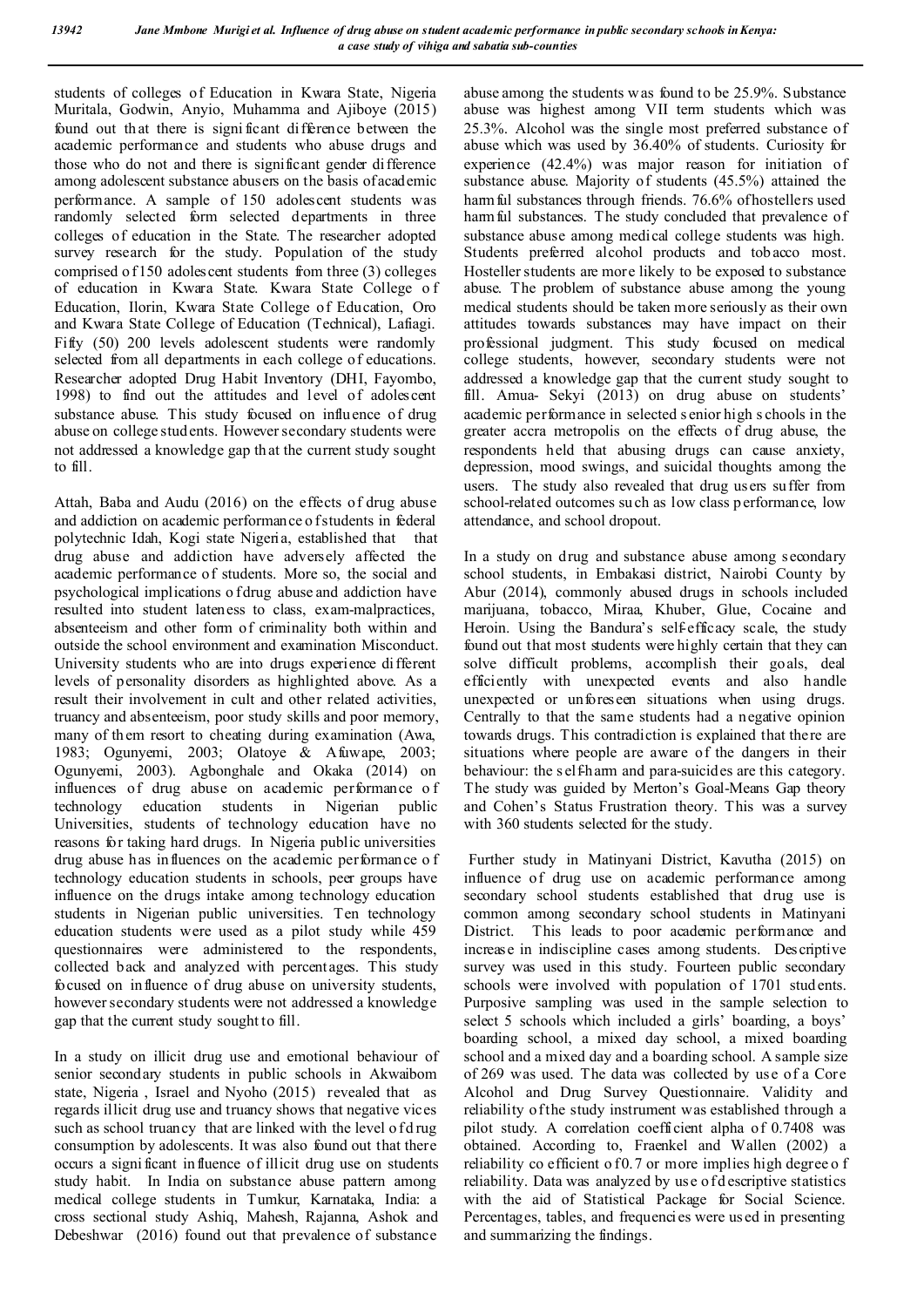Reports of drug abuse among the youth, socially unacceptable sexual adventures, academic under unacceptable sexual adventures, academic achievement, poor study habits, serious misunderstandings between teachers and students is common in Kenyan educational institutions. These have led to students expulsions from school, and even students dropping out of school (Republic of Kenya, 2006). In a baseline survey on effects of drug and substance abuse on academic participation among students in technical institutions in Kenya revealed that students were aware of the in fluences o f drug abuse. They gave these as lack of concentration on studies, missing classes, conflicts with teachers, physical weakness, lack of sleep, lack of appetite, failure to do assignments and rejection by friends. The findings indicate that students are only concerned with short-term and not long- term influences of drug abuse Some of the problems experienced as a result of the vice included riots and strikes, police arrests and warnings: and poor academic performance. The study concludes that peer counsellors and lecturers should be empowered to handle the vice (Maithya, 2009); Maithya Okinda, Mung'atu (2015)

Further study on the effects o f drug and substance abuse on academic performance among secondary school students in Kathonzweni district in Makueni County, Kenya by Muoti (2014) concluded that drug abuse among the students caused dropping out of school, strained relationship with other students, lack of interest in studying, low concentration span and declining grades. T he study also concluded that anxiety, headache, feeling sleepy, confused and vomiting were serious effects of drug abuse on the students and that the students have friends who take drugs. Nyaga (2014) in his study on influences of drug and substance abuse on students' discipline in public day secondary schools in Nakuru Municipality, Nakuru County, Kenya, found out that most abused drugs were cigarettes, miraa and alcohol. This indicates that drug abuse has been prevalent in secondary schools resulting to problems that affect discipline among students in Nakuru Municipality. This study focused on influences of drug abuse on student discipline in public day secondary schools. However it did not address the perceptions of the principals on the influence of drug abuse on student discipline in secondary schools, a knowledge g ap that the current study sought to fill.

According to King'endo (2015), it was established that alcohol was the most abused drug which boys abused drugs more than girls and that drug abuse was more prevalent in mixed schools than the other categories of schools. The study adopted an ex post-facto research design. The study population comprised of all public secondary schools in Nairobi Province. The sampling was done using stratified sampling to obtain different categories of schools, and the status of each school. The schools were chosen from the strata using purposive and simple random sampling methods. Systematic sampling was then applied to obtain the required number of students, where every tenth student from the admission register was selected. One counselling teacher from each sampled school was selected to participate in the study. The total number of respondents was 525 students and 14 counselling teachers. A separate questionnaire for students and another on e for counselling teachers were us ed to collect data. However this study could have incorporated other methods of data collection such as document analysis and interviews to get a variety of data.

This study did not indicate the study population and so we cannot authenticate the results. This study did not focus on the perceptions of principals on the influence of drug abuse on student discipline, a knowledge gap that the current study sought to fill. Ongwae (2016) established that most students are driven into taking drugs by peer pressure. Poor performance is the greatest effect of drug abuse among drug taking students. The researcher recommended that all stakeholders be involved in curriculum review and reform to address drug abuse related issues and guidance and counselling sessions enhanced in changing student behaviour. T he sample consisted of two hundred and sixtyeight students, six guidance and counselling teachers and six principals. Simple random sampling was used to select the students. Data was collected using questionnaires. The data collected was analyzed using Statistical Package for Social Sciences (SPSS) software programme and presented using both qualitative and descriptive methods such as frequencies and percentages and presented as tables and figures.

Chesang (2013) in his study on drug abuse among the youth in Kenya, found out that drug use and abuse among youth is increasing despite the control mechanisms that have been put in place. The paper recommended that as a first step to prevent and control drug abuse, parents should be sensitized on the dangers of drug abuse, the attendant problems and their functions as role models; schools should have a drug prevention curriculum from Kindergarten onwards teaching that drug use is wrong and harmful and that there is need for initiation of rehabilitation programmes for drug dependent persons. Individuals may involve in risky behaviors while under the in fluence o f drugs which can result in violence and infectious diseases. Drug use can alter the function and structure of the brain. The findings indicate that the perceived influences of drug abuse among students were; lack of concentration on studies, missing classes, conflict with teachers, poor health, failure to do assignments, and even rejection by friends. Studies done by DuPon *et al* (2013) in America and Ekpenyong (2013) in Nigeria and Maithya (2009) in Kenya have shown that, drug abuse influences stud ents' academic discipline. However the studies did not address influence of drug abuse on student academic performance in Vihiga and Sabatia sub-counties, a knowledge gap that the current study sought to fill.

### **CONCEPTUAL FRAMEWORK**

The conceptual framework Figure 1 postulates that drug abuse influences students' academic performance.



**Figure 1: A Conceptual framework showing influence of drug abuse on student academic performance**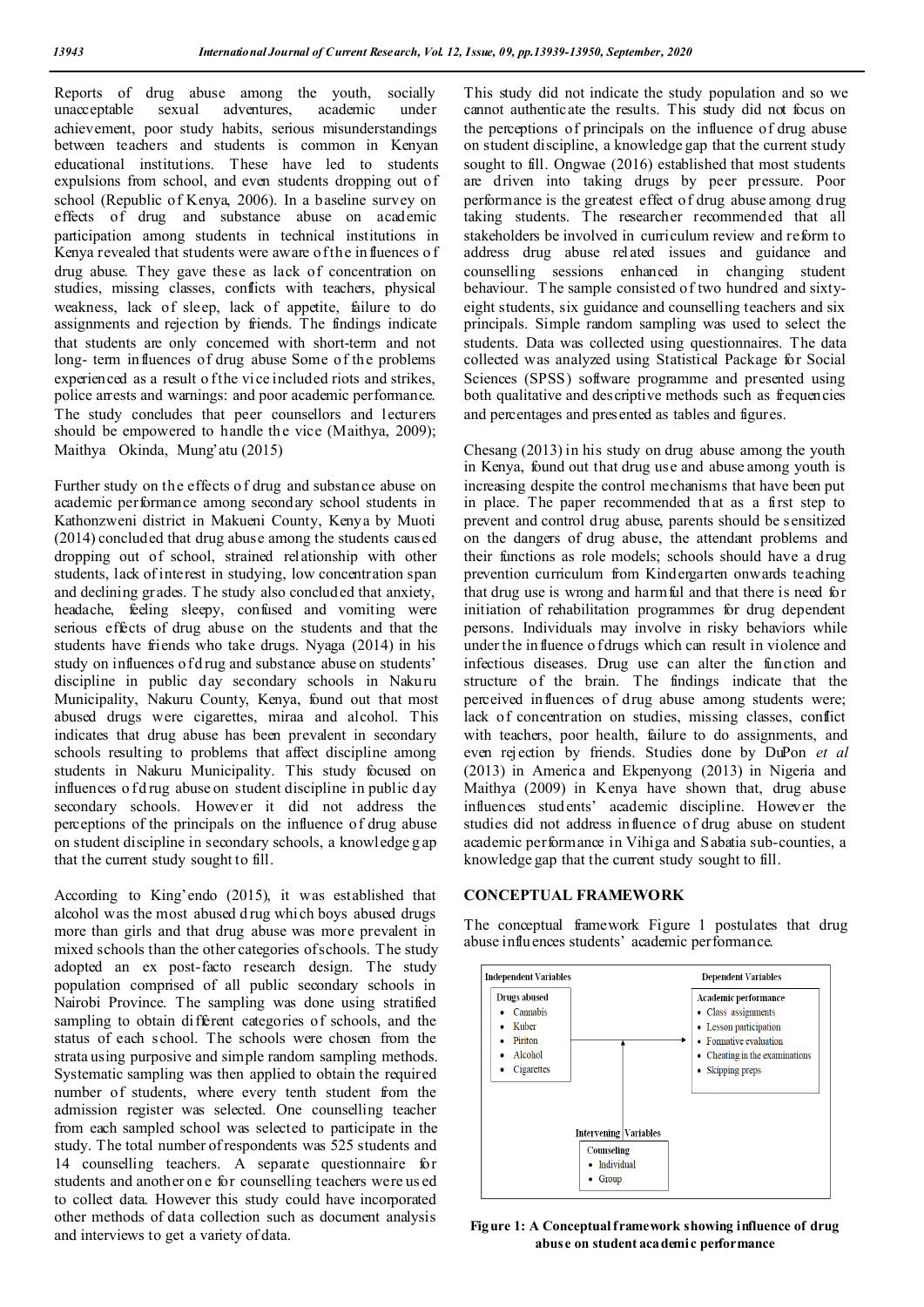#### **Table 1. Return Rate of Questionnaires**

| Resp ond ents       |     | No. Issued | No. Returned | Percentage |  |  |  |  |  |
|---------------------|-----|------------|--------------|------------|--|--|--|--|--|
| Principals          |     | 39         | 39           | 100        |  |  |  |  |  |
| Guid ance           | and | -54        | 54           | 100        |  |  |  |  |  |
| Counseling teachers |     |            |              |            |  |  |  |  |  |

The conceptual indicates that drugs abused such as Cannabis, Kuber, alcohol and cigarettes do influence students academic performance in terms of doing class assignments, homework, lesson participation, cheating in examinations, skipping preps, formative evaluation among others. The influence is moderated by intervening variable such as individual and group counseling.

# **RESEARCH METHODOLOGY**

The study used descriptive research design. The study population consisted of 54 Principals, 54 Guidance and Counseling teachers (G&C), 10,000 students and 1 County

Quality Assurance and Standards Officer. Saturated sampling technique was used to s elect 39 principals, 54 Guidance and Counseling teachers, and 1 County Quality Assurance and Standards Officer. Simple random sampling was used to select 385 students. Data was collected by use of questionnaires, interview schedule and document analysis guide. Face and content validity of the instruments were determined by experts in the area of Educational

Administration whose input was incorporated in the final draft before going to the field. Cronbach's alpha w as used to determine reliability of the instruments using 5(9.26%) of the schools that were not involved in the main study whereby a coefficient of 0.7 and above at a p-value of 0.05 was considered reliable. The instruments were reliable as their coefficients exceeded 0.7 at p-value of 0.05. Quantitative data from closed ended items of the questionnaire was analyzed using frequency counts, percentages, means and Ttest. Qualitative data was transcribed and analyzed in emergent themes and sub- themes.

**Table 2. Principals' and Guidance and Couselling Teachers' rating on the Influence of Drug Abuse on Student Academic Performance**

| Aspect of Drug Abuse                                                 | Respondents         |                           |                 | Ratings                      |                |                         |                 |                                | Total     |                   | Std. Deviation |                             |
|----------------------------------------------------------------------|---------------------|---------------------------|-----------------|------------------------------|----------------|-------------------------|-----------------|--------------------------------|-----------|-------------------|----------------|-----------------------------|
|                                                                      |                     |                           | N               |                              |                | $\overline{\mathbf{3}}$ |                 | 5                              |           | Mean              |                | T-test                      |
| a)Drug using students absent themselves<br>from school               | $\mathbf{P}$        | $\boldsymbol{\mathrm{F}}$ | 39              | $\mathbf{0}$                 | $\theta$       | $\overline{10}$         | 17              | 12                             | 39        | 4.05              | .22346         | $t(91) = 1.010, P = .315$   |
|                                                                      |                     | S                         |                 | $\theta$                     | $\mathbf{0}$   | 30                      | 68              | 60                             | 158       |                   |                |                             |
|                                                                      | G&C                 | F                         | $\overline{54}$ | $\mathbf{0}$                 |                | $\overline{4}$          | 37              | 12                             | 57        | 4.11              | .31722         |                             |
|                                                                      |                     | S                         |                 | $\Omega$                     | $\overline{2}$ | 12                      | 148             | 60                             | 222       |                   |                |                             |
|                                                                      |                     |                           |                 |                              |                |                         |                 |                                |           |                   |                |                             |
| b) Drug using students fail examinations                             | $\mathbf{P}$<br>G&C | F                         | 39              | 1                            | $\overline{0}$ | 17                      | 17              | 4                              | 39        | 3.59              | .75376         | $t(91) = .051$ , $P = .960$ |
|                                                                      |                     | $\overline{\mathbf{s}}$   |                 | $\mathbf{1}$                 | $\mathbf{0}$   | 51<br>24                | 68<br>25        | 20                             | 140       |                   |                |                             |
|                                                                      |                     | F                         | 54              | 1                            | $\overline{0}$ |                         |                 | 4                              | 54        | 3.57              | .83929         |                             |
|                                                                      |                     | $\overline{\mathbf{s}}$   |                 |                              | $\mathbf{0}$   | 72                      | 100             | 20                             | 193       |                   |                |                             |
|                                                                      |                     | F                         | 39              | 1                            | $\Omega$       | 6                       | 22              | 10                             | 39        | $\overline{4.03}$ | .36181         |                             |
| c) Drug using students do not attend to                              | $\mathbf{P}$        | $\overline{\mathbf{s}}$   |                 |                              | $\mathbf{0}$   | 18                      | 88              | 50                             | 157       |                   |                | $t(91) = .522$ , $P = .603$ |
| their class assignments                                              |                     | F                         | 54              | $\mathfrak{2}$               | $\Omega$       | $\theta$                | 44              | 8                              | 54        | 4.03              | .00000         |                             |
|                                                                      | G&C                 | $\overline{S}$            |                 | $\overline{2}$               | $\mathbf{0}$   | $\theta$                | 176             | 40                             | 218       |                   |                |                             |
|                                                                      |                     |                           |                 |                              |                |                         |                 |                                |           |                   |                |                             |
| d) Students miss classes due to drug use                             |                     | F                         | 39              | 1                            | $\overline{0}$ | 7                       | 25              | $\overline{6}$                 | 39        | 3.90              | .52212         |                             |
|                                                                      | $\mathbf{P}$        | S                         |                 | $\mathbf{1}$                 | $\mathbf{0}$   | 21                      | 100             | 30                             | 152       |                   |                |                             |
|                                                                      | G&C                 | F                         | 54              | 1                            |                | 9                       | 41              | $\overline{2}$                 | 54        | 3.78              | .41964         | $t(91) = .962$ , $P = .339$ |
|                                                                      |                     | $\overline{\mathbf{s}}$   |                 |                              | $\overline{2}$ | 27                      | 164             | 10                             | 204       |                   |                |                             |
|                                                                      |                     |                           |                 |                              |                |                         |                 |                                |           |                   |                |                             |
| e)Students under the influence of drug<br>abuse are violent in class | $\mathbf{P}$        | F                         | 39              | $\mathbf{1}$                 | $\Omega$       | 13                      | 5               | 20                             | 39        | 4.10              | .26995         | $t(91) = -.3.399, P = .001$ |
|                                                                      |                     | $\overline{\mathbf{s}}$   |                 |                              | $\mathbf{0}$   | 39                      | 20              | 100                            | 160       |                   |                |                             |
|                                                                      | G&C                 | F                         | 54              | $\mathbf{0}$                 | $\overline{2}$ | $\overline{c}$          | $\overline{24}$ | 26                             | 54        | 4.37              | .48744         |                             |
|                                                                      |                     | S                         |                 | $\theta$                     | $\overline{4}$ | 6                       | 96              | 130                            | 236       |                   |                |                             |
|                                                                      |                     |                           |                 |                              |                |                         |                 |                                |           |                   |                |                             |
| f)Drug using students cheat in the<br>examinations                   | $\mathbf{P}$        | F                         | 39              | 1<br>$\mathbf{1}$            | 10<br>20       | $\overline{11}$<br>33   | 17<br>68        | $\overline{0}$<br>$\mathbf{0}$ | 39        | 3.13              | .44691         | $t(91) = -.108, P = .914$   |
|                                                                      | G&C                 | S<br>F                    | 54              |                              |                | 43                      |                 | 2                              | 122<br>54 | 3.11              | .31722         |                             |
|                                                                      |                     | S                         |                 | 1<br>1                       | 2<br>4         | 129                     | 6<br>24         | 10                             | 168       |                   |                |                             |
|                                                                      |                     |                           |                 |                              |                |                         |                 |                                |           |                   |                |                             |
| g) Drug use reduces students<br>concentration in class               |                     | F                         | $\overline{39}$ | $\mathbf{0}$                 | $\Omega$       | $\theta$                | $\overline{30}$ | $\overline{9}$                 | 39        | 4.23              | .42683         |                             |
|                                                                      | P<br>G&C            | $\overline{\mathbf{s}}$   |                 | $\theta$                     | $\theta$       | $\overline{0}$          | 120             | 45                             | 165       |                   |                | $t(91) = 1.552, P = .124$   |
|                                                                      |                     | F                         | $\overline{54}$ | $\theta$                     | 1              | $\overline{4}$          | 37              | 12                             | 54        | 4.11              | .31722         |                             |
|                                                                      |                     | $\overline{S}$            |                 | $\Omega$                     | $\overline{2}$ | 12                      | 148             | 60                             | 222       |                   |                |                             |
|                                                                      |                     |                           |                 |                              |                |                         |                 |                                |           |                   |                |                             |
| Overall Mean Rating                                                  | $\mathbf{P}$<br>G&C |                           | 39              |                              |                |                         |                 |                                |           | 3.84              | .32586         | $t(91) = 2.088$ , P = 440   |
|                                                                      |                     |                           |                 |                              |                |                         |                 |                                |           |                   |                |                             |
|                                                                      |                     |                           | 54              |                              |                |                         |                 |                                |           | 3.86              | .20718         |                             |
|                                                                      |                     |                           |                 |                              |                |                         |                 |                                |           |                   |                |                             |
| $\mathbf{n}$ $\cdots$ $\mathbf{n}$ $\alpha$<br>0.00<br>$\mathbf{r}$  | $\sim$<br>$\cdot$ 1 | $\sim$                    | $1^+$           | $\mathbf{m}$<br>$\mathbf{r}$ |                |                         |                 |                                |           |                   |                |                             |

**Key: P –** Principals**: S –** Score: **G&C –** Guidance and Counseling: **F-** Frequency

**Interpretation of Mean Ratings**

1.00 -1.44 –Experienced Yearly - Very low influence

1.50 -2.45- Experienced Termly – Low influence

2.45 -3.44- Experienced Monthly – Moderate Influence

3.45 -4.44 – Experienced Weekly – High Influence

4.45 -5.00 – Experienced Daily – Very High influence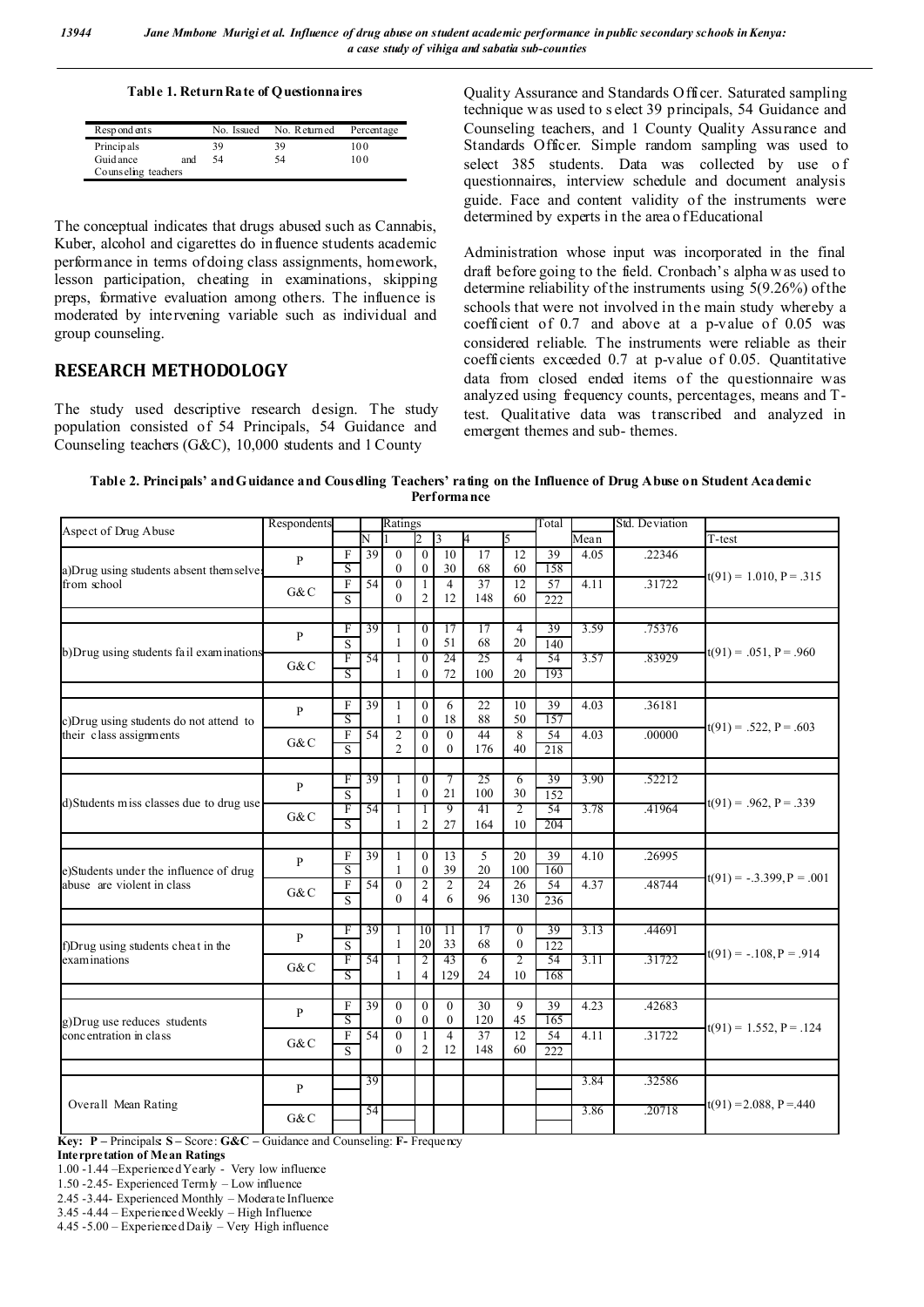## **RESULTS**

From Table 1, it can be observed that the return rates were 100%. That is, all the 39 principals returned questionnaire and 54 guidance and counseling teachers. This return rate was very good and there fore allowed the analysis of the data in order to provide the answers to the research questions (Mugenda & Mugenda, 2003).

**Research Objective:** The objective of the study was to establish the influence of drug abuse on student academic performance in secondary schools. Principals and Guidance and Counseling teachers were asked to rate the influence o f drug abuse on student academic performance in terms of class assignment, lesson participation, cheating in examinations, skipping preps, formative evaluation among others and the results were s shown in Table 2. From Table 2, it can be observed that drug abuse had high influence on students' academic performance according to principals (M  $=3.84$ ) SD = 0.32586 and also high for Guidance and Counseling teachers ( $M = 3.86$ , SD = .20718). This means that on weekly basis drug abuse adversely affect the students' academic performance. On effect it is a negative factor. Thus the students who abuse drugs absent factor. Thus the students who abuse drugs absent themselves from school almost weekly fail Continuous Assessment Tests given monthly, they fail to attend to their assignment weekly, they miss classes weekly, they exhibit violence behavior weekly, they cheat in examinations which are offered weekly and last but not the least concentration in class is very low.

## **DISCUSSION**

Overally, students under the influence of drug abuse are violent in class was rated as high influence while drug using students, cheat in examinations has the lowest influence. Interview findings concurred with these findings. During focus group discussions, the students stated, " Our fellow students who are reported to be consuming alcohol and smoking bhang are a big problem in the school. It looks like education has no meaning to them. They simply squander pocket money and resort to either stealing or extortion. T hey also miss classes by feigning sicknesses. They hardly do assignments and often cheat in examinations. All these antisocial behavior are due to lack of focus and concentration. Infact they finally dropout of school. In fact we have lost many bright students to drugs."

These finding concur with those of National institute on alcohol and alcoholism (2005) study in United States o f America, which established that about 25% of students experience difficulty in academics due to drug use. Such difficulties include earning low grades, doing poorly on tests, missing class and falling behind in academic performance. Even students who do not use drugs may suffer academically as a result of their peers taking drugs. This influence is called secondary influence of drugs and include taking care of friends on drugs and being victims of assault which affect school work of students; who do not take drugs. Drug use undermines academic mission of schools. Drug use and its influence on students performance lead to decline in overall academic performance o f a s chool as a result, school may face declining retention rates and poor reputation. Schools with reputation of "drug use" may attract students

who engage in high risk behaviours and may dis courage students looking for good academic schools. A study by Chan, Sidhu, Lim and Wee (2016) revealed that students in Malaysian schools consume alcohol use marijuana, sni ff glue and this affect their academic performance adversely. Some studies have however found contradicting results, for instance Cayman (nd) in a study on the effects of alcohol use on academic performance among college students established that there was no direct correlation between<br>consuming of alcohol and academic performance of of alcohol and academic performance of students in the university of New Hampshire. However, it was also found that alcohol use negatively affected some students and families by causing dropout and failure in classes. This outcome implies that at college level some students are mature enough and know how to balance their academic work with their social li fe guarding against negative effect on academics. At school level the situation is different, the students are just discovering new things in their lives where peer influence and id entity crises are high and one is bound not to balance studies and social life. This view or argument is supported by a study by Briggs –Vaughn (2016) wh ere it w as established that drug us e by adolescent girls adversely affected their academic work. Thus increased drug use was related to lower social development and lower academic achievement. Even at university level some study findings have increasingly disagreed with this study findings. For instance Spring (2017) in a study on the relationship between substance use and academic performance in Baccalaureate nursing students, Alexa Roberts, the University of Akron, it was established that there was no statistically significant relationship between substance us e and academic performance. The weakness in this study was that the study population was small. A study conducted in Uganda by mentor pops in Kampala schools (2010) concurred with the findings of this study. Thus the study established that in Uganda alcohol abuse among secondary school students was closely linked to anti-social behavior, poor school attendance and academic performance coupled with escalated dropout rates. T his means that there is a high probability that a student who us es alcohol goes on to abuse other drugs like marijuana because of the close relationship between drug use.

Consequently the students loses focus. The findings of this study agreed more with studies done at school level world over. In Nigeria, studies conducted in different states attest to this fact. (Fayombo *et al*, 2000; Muritala *et al* (2015); Attah *et al*, 2016; Israel and Nyoho 2015; Agbonghale and Okaka, 2014; Amua-Sekyi, 2013) Fayombo and Aremu (2000) found that the misuse of marijuana had reached an epidemic level in the present Nig eria so ciety and th e drug abuse w as feared that it could lead to reduced academic achievement or even halt one's entire academic process. This is happening in Kenya. For instance the Quality Assurance Officers during the interviews had this to say:"It is no longer a secret to assert that drug abuse is one of the major causes of poor performance among students in schools, directly because drug addiction has been found to destroy the bright and weak learners in schools. In fact it has landed some in juvenile courts, rehabilitation centres and so on. Indirectly b ecause it has motivated indiscipline in schools with the consequences of exclusion from schools for a while. When such students resume they cannot cope with academic work and end up with poor performance academically. These findings are supported by document analysis guide findings.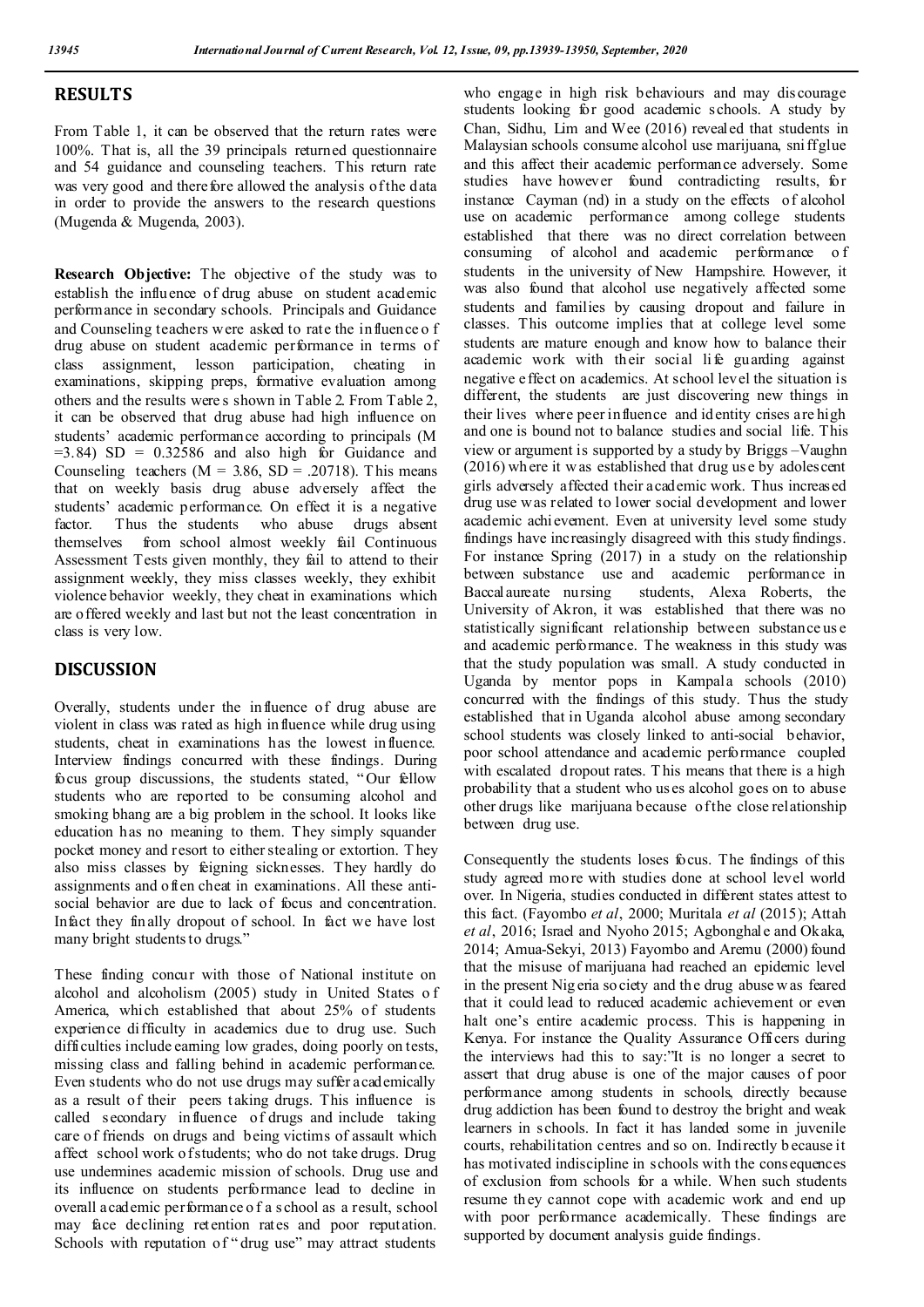Thus records available in schools show a clear link between substance use and academic, such that with a few exceptional cases, most students who have been recorded as subjects o f drug abuse h ave ended up performing poorly in their academics. Muritala, Godwin, Anyio, Muhamma and Ajiboye (2015) in Nigeria, in a study on impact o f substance abuse on academic performance among adolescence students of colleges of education in Kwara state established that there was a significant difference between the academic performance of students who abuse drugs and those who do not and there was a significant gender difference among adolescent substance abusers on the basis of academic performance. The findings of this study also confirms the findings of other studies in other regions of Kenya. For instance, Abur's (2014) study in Embakasi, Nairobi County established that commonly abused drugs in schools included marijuana, tobacco, miraa, Khuber, Glue, cocaine and heroin. The users of these drugs had difficulties in handling academics. Studies by Ouma *et al* (2013) in Kisumu, Kavutha (2015) in Matinyani, Mnoti  $(2014)$  in Makueni, among others support the findings of this study.

## **Conclusion**

Drug abuse in schools is increasingly becoming a big problem that requires immediate attention. It is one of the main causes of violence in schools and has to some extent led to serious physical assault, arson and poor academic performance. In fact with the advent of modern technologies, it has fueled sexual harassment, particularly cases of pornography which are now commonplace. Due to drug abuse decline in academic performance by students is viewed as a consequence. This is because of the multiplier effect and vicious cycle of drug abuse. The commonly abuse drugs include bhang, kuber, spirits, cigarettes and alcohol. Guidance and counseling, inspection and impromptu checks have proved to be effective in managing antisocial behaviour that arise from drug abuse.

#### **Recommendations**

The school principals should strengthen guidance and counseling departments so that they provide qu ality services to the students who are addicted and those affected by drug abuse practices to enhance academic performance. Parents, churches and other organizations should be involved in dealing with cases of drug abuse among the youths since most schools in the two sub counties are day schools. This would help to deter cases of drug abuse and deter antisocial behavior in enhancement of academic performance. School principals should ensure close supervision of students perceived to be abusing drugs based on specific indicators for instance; sneaking out of school, absenteeism, failure to do class assignments, general rudeness among others so as to improve academic performance.

## **REFERENCES**

- Abudu, V. 2008. Young People and Drug Abuse. Unpublished Paper presented at the  $8<sup>th</sup>$  Biannual International Con ference on Alcohol, Drugs and Society in Africa, Abuja, Nigeria.
- Abur, J.O. 2014. Drug and substance abuse among secondary school students, in Embakasi District, Nairobi County.

Masters of Arts degree in sociology counseling, Research project. University of Nairobi.

- Afande, F.O. 2015. Influence of Guidance and Counseling on pupils in Public Primary Schools in Makadara Division of Nairobi Province Dedan Kimathi University of Technology, Nyeri Kenya. *Research on Humanities and Social Sciences* ISSN 2224-5766 ISSN Online 2225-048. Vol. 5, No. 5.
- Agboughale, G. O., & Okaka, R. O. 2014. *Effects of drug abuse on academic performance of technology education students in Nigerian public universities* Doi: 10.1080/09764224.2014.11885508.
- Ajala, J.A. 2002. A profile of Drugs use in some selected Universities in Nigeria. *West African Journal on Physical and Health Education,* 11: 50-52.
- Ajayi, I.A. & Ayodele, J.B. 2003. History and Development of Education in Ado-Ekiti, Ado- Ekiti, Nigeria. Petoa Education Publishers. 7
- Ajayi, I.A. & Ekundayo, H.T. 2010. Contemporary Issues in Educational Management, Lagos, Nigeria. Bolabay Publications.
- Ajowi, J.O. & Simatwa, E.M.W. 2010. The role o f guidance and counselling in promoting Student Discipline in Secondary Schools in Kenya: A Case study of Kisumu District. *Educational Research and Reviews* Vol. 5 5: 263-272.
- Aleke, O. C. & Nwimo, I. O. 2015. Extent of Stimulant drugs among secondary school students State, Nigeria. *The International Institute of Science and Technology and Education* Vol. 5 No. 18 http://www.iiste.org
- Amua-Sekyi, J. 2013. Drug abuse on students' performance in selected senior schools in the greater Accra Metropolis. Dissertation submitted to the department o f educational foundations of the faculty of education, University of Cape Coast in partial fulfillment of the requirements for the award of Master of Education Degree in Guidance and Counselling.
- Arria, A.M., Garnier -Dykstra, L. M., Caldeira, K.M., Winnick, E.R., & Grady, K.E. 2013. Drug Use Patterns and Continuous Enrollment in College: Results From a Longitudinal Study. *J Stud Alcohol Drugs*. 741: 71–83.
- Ashath, A. N. 2012. Rapid situation assessments of gangs in male. Maldives Institute for Psychological Services Training and research publisher-Asian foundation Asia. https://asianfoundation.org
- Ashiq, R. M., Mahesh, S. H., Rajanna, M.S. & Ashok, J. 2017. Substance abuse pattern among medical college students in Tumkur, Karnataka India: Across sectional study. *International Journal of Community Medicine and Public Health. Mir Ar et al. int j community M.Ed Public Health* 41: 238-242.
- Attah, A. P., Baba, E. & Audu, J.S. 2016. The effects o f drug abuse and addiction on academic performance in Federal polytechnic Idah, Kogi State, Nigeria. *International Journal of Democratic and development studies* Vol. 2 2: 13-22.
- Awa, C.O. 1983. Relationship between Drug Abuse and Deviant Behaviour among Undergraduate Students of University of Lagos, Nigeria. *American International Journal of Social Science*. Vol. 2 6: 63-69.
- Bassey, U. M., Makinde, B., Ajani, I. R., & Olumide, O. M. 2013. Relationship between drug abuse and deviant behavior among undergraduate students of university o f Lagos, Nigeria. *American International Journal of Social Science* Vol. 2 6: 63-69.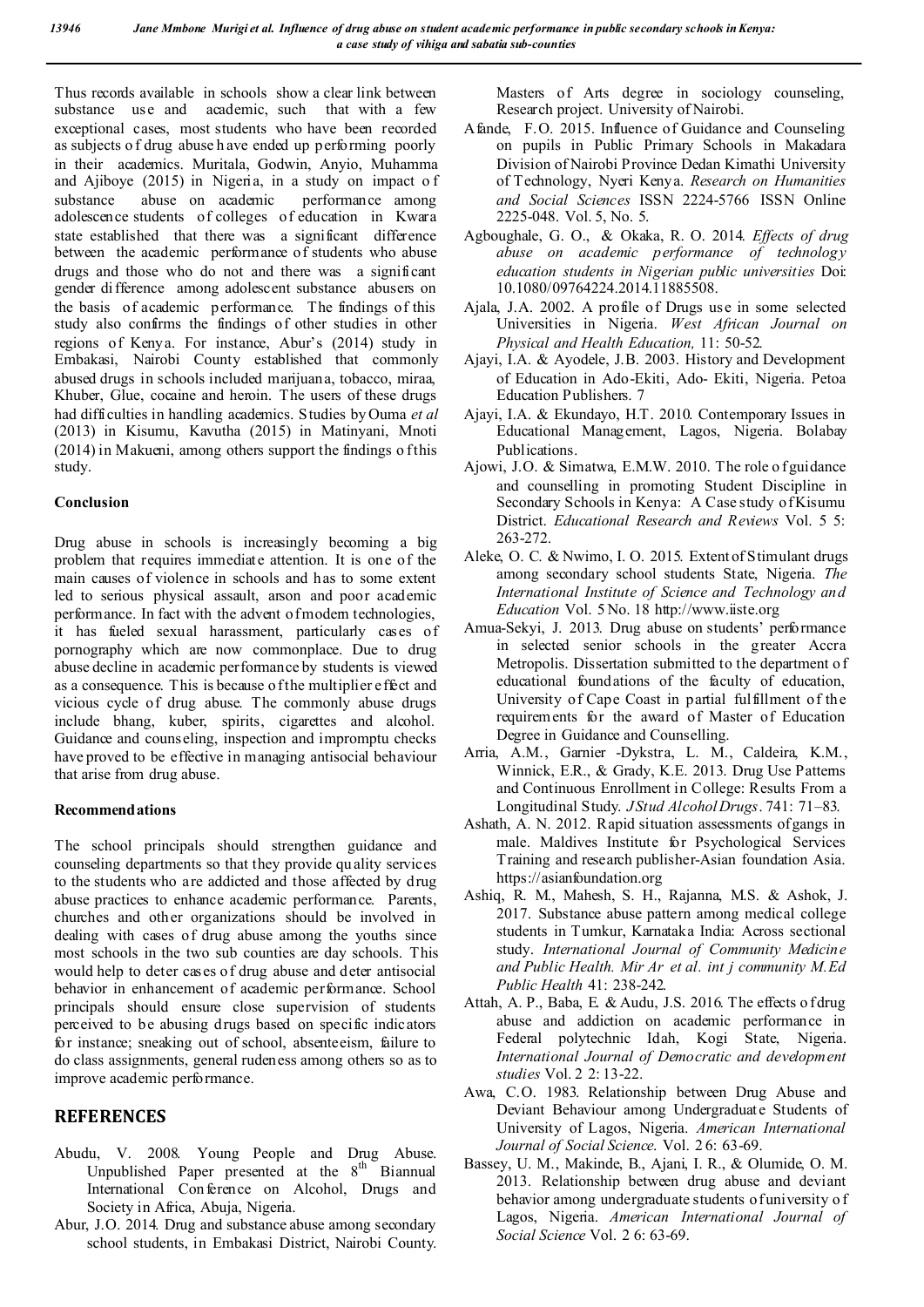- Briggs-vaughn, J. 2016. T he effect of adolescent girls' drug use on academic and social development Walden dissertation and doctorial studies http://scholarworks.waldenu.edu
- Bulus, I. & Rimfat, D.Z. 2001. Drug abuse and alcoholism in Nigerian schools: Ameliorating through guidance and counseling strategies. Retrieved from www.globalacademicgroup.com › journals › Ibrahim33
- Calli, R. B. & Alexa, J. R. 2017. T he relationship between substance use and academic performance in Baccalaureate nursing students Honors Research Project http://ideaexchance.uakron.edu/honorsresearch-project/443.
- Chan, Y. F., Sidhu, G.K., Lim, P., & Wee, E. H. 2016. Students' perception of substance abuse among secondary school students in Malaysia. Pertanika J. Soc. Sci. & Hum. 242:555-572.
- Chebukaka, R.N. 2014. Drug abuse among students in public secondary schools in Kenya, the case of Vihiga County. *In International Journal of Social Sciences and Education* Vol. 4 Issue 3.
- Cheloti, S. K. & Gathumbi, A. M. 2016. Curbing Drug and Substance Abuse in Secondary Schools in Kenya; The Disconnect in School Community Intervention Strategies 40881-40888.
- Chesang, R. K. 2013. Drug Abuse among the Youth in Kenya. *International journal of Scientific and Technology Research.* Volume 2, 6: 126-131. www.ijstr.org.
- Chikwature, W. & Oyedele, V. 2016. The effectiveness o f guidance in teaching and learning process at Gomorefu high school in Mutare District. *International Journal Humanities, Social Science and Education* Vol. 3 5: 26- 33.
- Chireshe, R. 2011. School counselors' and students perception of the benefits of school guidance and counselling services in Zimbabwean secondary schools. *Journal of Social Sciences*, Vol. 292:101-108.
- Christian, O., Aleke, O.C., & Nwimo, I.O. & Ignatius, O. 2015. E*xtent of Stimulant Drugs Abuse among Secondary School Students in Ebonyi State, Nigeria*. Vol.5, No. 18: 35-40 www.iiste.org.
- Duponet, L.R., Caldeira, K. M., Duponet, H. S., Vincent, K B., Shea, C. L. & Amelia, M. M. Americas drop out crisis. The unrecognized connection to adolescent substance use Rockville MD: Institute of b ehaviour and health www.Ibhinc.org.
- Ekpenyong, S. N. 2012. Drug abuse in Nigerian Schools: A study of selected institution in Bayelsa State, South-South Nigeria. *International Journal of Scientific Research in Education* Vol. 53:260-268.
- Fareo, O. 2012. Drug abuse among Nigerian adolescents strategies for counselling. The *journal of Internal Social Research* Vol. 5 issue 20 www.soyalarastirmalar.com
- Fayombo, G.A. & Aremu, S. 2000. Drug education and its effects on the educational Performance of som e adolescents drug abusers in Ibadan. The Counselor: drug abusers in Ibadan *The Counsellor,* 185:378-387.
- Fleming, T., Lee, A. C., Moselen, E., Clark, T. C., Dixon, R., & The Adolescent Research Group 2014. Problems substance Use among New Zealand secondary school students: Findings from the Youth'12 national youth health and wellbeing survey, Aucckland, New Zealand: The University of Auckland.
- Frankel, J. R. & Wallen, N. E. 2002. How to design and evaluate research in education  $5<sup>th</sup>$  ed Boston McGraw Hill.
- Gathumbi, A.M. 2003. Family and Peer Influences on substance abuse among secondary school students in Thika District. Unpublished PGDE Project, Catholic University of Eastern Africa.
- Gay, L. R. 1981. Education Research: Competencies for Analysis and Application, Charles Merrill Publishing Co. Columbus.
- Gelinas, M. 2006. How to Overcome alcoholism. Nairobi: Paulines Publications Africa.
- Gitome, J.W. 2013. Correlation between stud ents' discipline and performance in the Kenya certificate of secondary education. *International Journal of Education and Research* Vol. 1 No. 8 August.
- Ibrahim, R., Aloka, P. J. O. & Wambiya, P. 2014. Perceptions on the Role of Guidance and Counselling Programme on Kenyan Secondary School Students' Career Decision *Journal of Educational and Social Research* Vol. 4 No. 6: 313-324.
- Israel, E. E. & Nyoho, E. 2015. Illicit drug use and Emotional behavior of senior secondary students in public schools in Akwa Ibom States, Nigeria. *International Journal of Education learning and development* Vol. 4 1: 52-59.
- Igbokwe, D.O., Ekuro, N., Ndom, R.J.E. nd. Students' Opinion on Substance use, Violent behavior and possible intervention strategies in a Nigerian Public University. *European Scientific Journal* September edition Vol. 8, No.19 ISSN: 1857 – 7881.
- Jerop, C. S., Chelule, E. & Barmao, A.C. 2013. An investigation into prevalence and factors contributing to relapse among alcoholism in selected rehabilitation centers in Nairobi County, Kenya. *International Journal of Innovative Research and development.*
- Kabandize, L.I. 2004. The Management of Students' discipline In Secondary Schools in Kampala District. M. ED. Thesis, Makerere University.
- Kaguthi, J. 2004. Youth in Peril: Alcohol and Drug Abuse in Kenya. Nairobi: Baseline Survey report.
- Kaur, S. 2011. Comparative Study of Occupational Stress among Teachers o fPrivate and Government Schools in Relation to their Age, Gender and Teaching Experience. *International Journal of Educational Planning and Administration.* ISSN 2249-3093 Vol. 1, 2: 151-160.
- Kavutna, M. J. 2015. Influence of drug use on academic performance among school students in Matinyani District, Kenya. *International Journal of Scientific and Research Publications* Vol. 5 issue 11 www.ijsrp.org

Kerachio, B. 1994. Drug Abuse. Uzima Press, Nairobi.

- Kimanthi, M.M. & Thinguri, R. 2014. Drug Abuse among Students in Public Secondary Schools in Kenya: The Case of Kitui County, Kenya. *Research journal's Journal of Education* Vol. 2 No. 11 November ISSN 2347-8225.
- Kindiki, J. 2009. The Effectiveness of communication on student discipline in Kenya https www.researchgate.net
- Kingari, E.T. 2010. The Influence of Guidance and Counseling in managing students' discipline in public secondary schools in Kandara district, Murang'a County, Kenya. Master of Education Degree Research Project. Kenyatta University.
- King'endo, M. 2015. Behaviour disorder related to drug among secondary s chool students in K enya. *Journal of*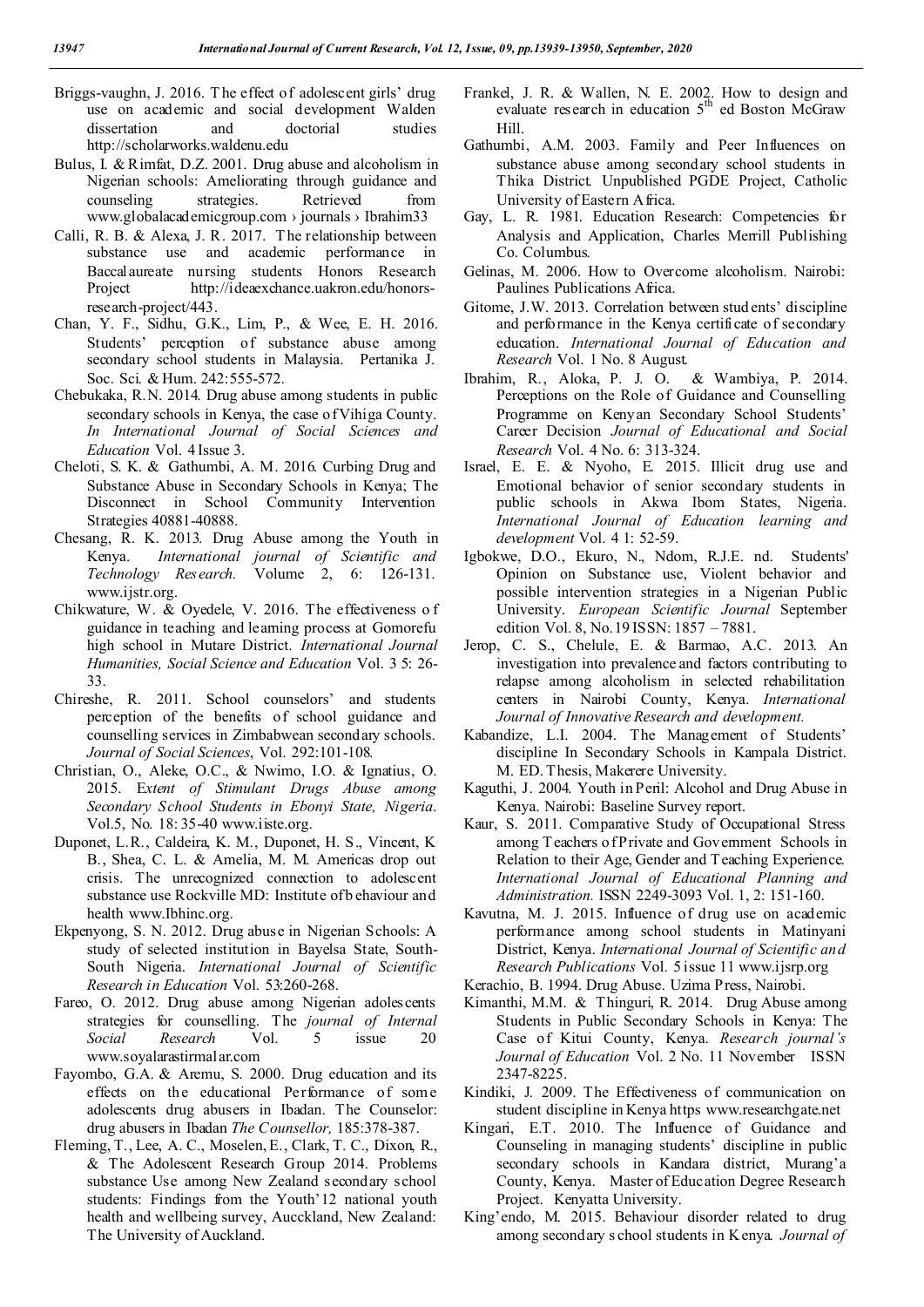*Education and Practice* Vol. 6 6: 170-178 http://iiste.org

King'ori, I. W. 2007. Influence of guidance and counselling services on management of drug abuse among secondary school students: A case of Bahati Division of Nakuru District. URI:

http://41.89.96.81:8080/xmlui/handle/123456789/1187

- Kirui, R.K., Mbugua, Z.K. & Sang, A.K. 2011. Challenges facing h ead teachers in Security Management In Public Secondary Schools in Kisii County Kenya. *International Journal of Humanities and Social Science*  Vol. 1 No. 15 Special Issue October, 2011.
- King, G., Flisher, A. J., Noubary, F., Reece, R., Marais, A. & Lombard, C. 2004. *Substance abuse and behavioral correlates of sexual assault among South African adolescents Child abuse and neglect* 286: 683-696.
- Korir, W. 2013. An analysis of drug abuse along Coastal Region of Kenya. In *Academic Journals Vol*. *87*: 153- 158.
- Kyalo, P. & Mbugua, R. 2011. Narcotic drug problems in Muranga's South District of Kenya. A case study of drug abuse by students in Secondary schools. *Africa Journal of Social Sciences*, Vol. 12: 73-83.
- Louw, J. 2001. The International Union of Psychological Science and the politics of membership: Psychological Associations in South Africa and the German Democratic Republic. *American Psychological Association.* Retrieved from https://psycnet.apa.org > record › 2001-05161-004 on 2/08/2018
- Luiselli, J. K., Putnam, R.F., Handler, M.W., & Feinberg, B., 2005. Whole‐school positive behaviour support: effects on student discipline problems and academic performance, Educational Psychology: *An International Journal of Experimental Educational Psychology,* 25:2- 3, 183-198, DOI: 10.1080/0144341042000301265
- Mahugu, M.W., Khamasi, J.W., Kitainge, K.W., Karei, L.R., Daudi, F., & Kiplagat, H. 2013. Reversed Roles? Sexual harassment of male students by female Colleagues. *Journal of African Studies in Educational Management and Leadership.* Retrieved from scholar.google.com>citations.
- Maithya, R.W. 2009. Drug abuse in the secondary schools in Kenya: Developing a programme for prevention and intervention. URI: http://hdl.handle.net/10500/3433
- Maithya, R., Okinda & Mung'ata, F. 2015. Baseline on effects of drug and substance abuse on academic participation among students in technical institutions in Kenya. *International Journal of Education and research* Vol. 3 No www.jjern.com
- Mamman, H., Othman, A. T. & Lian, H. 2014. Adolescent's and Drugs Abuse in Nigeria *Journal of Biology, Agriculture and Healthcare* Vol. 41:5-9. www.iiste.org.
- Maundu, R.M. 2013. Management challenges occasion ed by drug abuse in secondary schools in Mbeere North District, Embu County. Master of Educational Administration Research Project. Kenyatta University.
- Mghweno, P.E., Mghweno, L.R. & Baguma, P. 2015. Access to guidance and counseling services and its influence on Students' school life and career choice. *International Journal of Educational Research and Reviews* ISSN: 2329-9843 Vol. 3 2: 038-046.
- Mentor Pops in Kampala schools 2010. Alcohol abuse among secondary schools paper presented at alcohol epidemiology and policy meeting; the first KBS

Thematic meeting in Africa Speke Resort Munyonyo, Kampala Uganda.

- Mezie-okoye, M. M. & Alamina, F.F. 2014. Sexual violence among female undergraduates in a tertiary in Port Harcourt: Prevalence, pattern, determinants and health consequences. *Africa Journal of Reproductive Health*. Vol. 18 4: 79-85.
- Mink, M., Moore, C., Johnson, A., Probst, J. & Martin, A. 2005. Violence and rural teen: Teen violence, drug us e and school based prevention services in rural America https://www.ruralhealthresearch.org.
- Mukama, E. 2010. Peer group alcohol consumption and secondary school students attitude. towards school unpublished masters dissertation, Makerere University Kampala, Uganda URI http://hd/handlenet /10570/2174
- Muktar, S. A. 2014. Substance abuse and stress coping strategy among secondary school students in Kano: Causes and consequences. *Journal of Humanities and Social Sciences* Vol. 19 Issue 1:21-25.
- Muoti, S. K. 2014. Effect of drug and substance abuse on academic performance among secondary school students in Kathonzweni District Makueni County, Kenya. Unpublished Master of Education Research Project, University of Nairobi.
- Muritala, A. I., Godwin, A., Anyio, T. B., Muhammad, M. & Ajiboye, A. S. 2015. Impact of substance abuse on academic performance among adolescent students o f colleges of education in Kwara State, Nigeria. *Journal of Education and Practice* Vol. 6 28: 108-112.
- Mutumi, R.M. 2013. Management Challenges occasioned by drug abuse in secondary schools in Mbeere North District Embu County. https:// www.sematicscholar.org
- Nyagi, J. N. 2014. Effect of drug and substance abuse on student discipline in public day secondary schools in Nakuru Municipality Nakuru County, Kenya. Unpublished Master in Educational Administration Research project. University of Nairobi.
- NACADA. 2006. *Drug and Substance Abuse in tertiary Institutions in Kenya*. A situation analysis. Nairobi: Government printer.
- National Baseline Survey on Substance Abuse among the Youth in Kenya, Government Press.
- National Youth Anti-drug Media Campaign 2007. http:// www.cochranelibrary.com
- National Coalition against Alcohol and Drug Abuse Report. 2007. Alcohol misuse, HIV/AIDS, Poverty and Young people's challenges in Uganda, Kampala.
- National Institute on Alcohol Abuse and Alcoholism 2002. Alcoholic Abuse and Alcoholism. *United States Medical Journal.*
- Ndetei, M. 2004. United Nations Office on drugs and crime: A study on the linkages between drug abuse, injecting drug use and HIV/AIDS in Kenya.
- Ngabirano, C. 2003. Alcohol and Drugs Treatment and Prevention Handbook. Kampala: Fountain Publishers.
- Ngare, P. 2007. Courts Blamed for School Indiscipline. *Daily Nation*: Nairobi. Nation Media Group. p. 9.
- Ngesu, L.M., Ndiku, J. & Masese, A. 2008. Drug dependence and abuse in Kenyan secondary Schools: strategies for intervention, *Educational Research and Review* 3 10: 304-308.
- Nyaga, J. N. 2014. Effects of Drug and Substance Abus e on Students' Discipline in Public Day Secondary Schools in Nakuru Municipality, Nakuru. Unpublished Master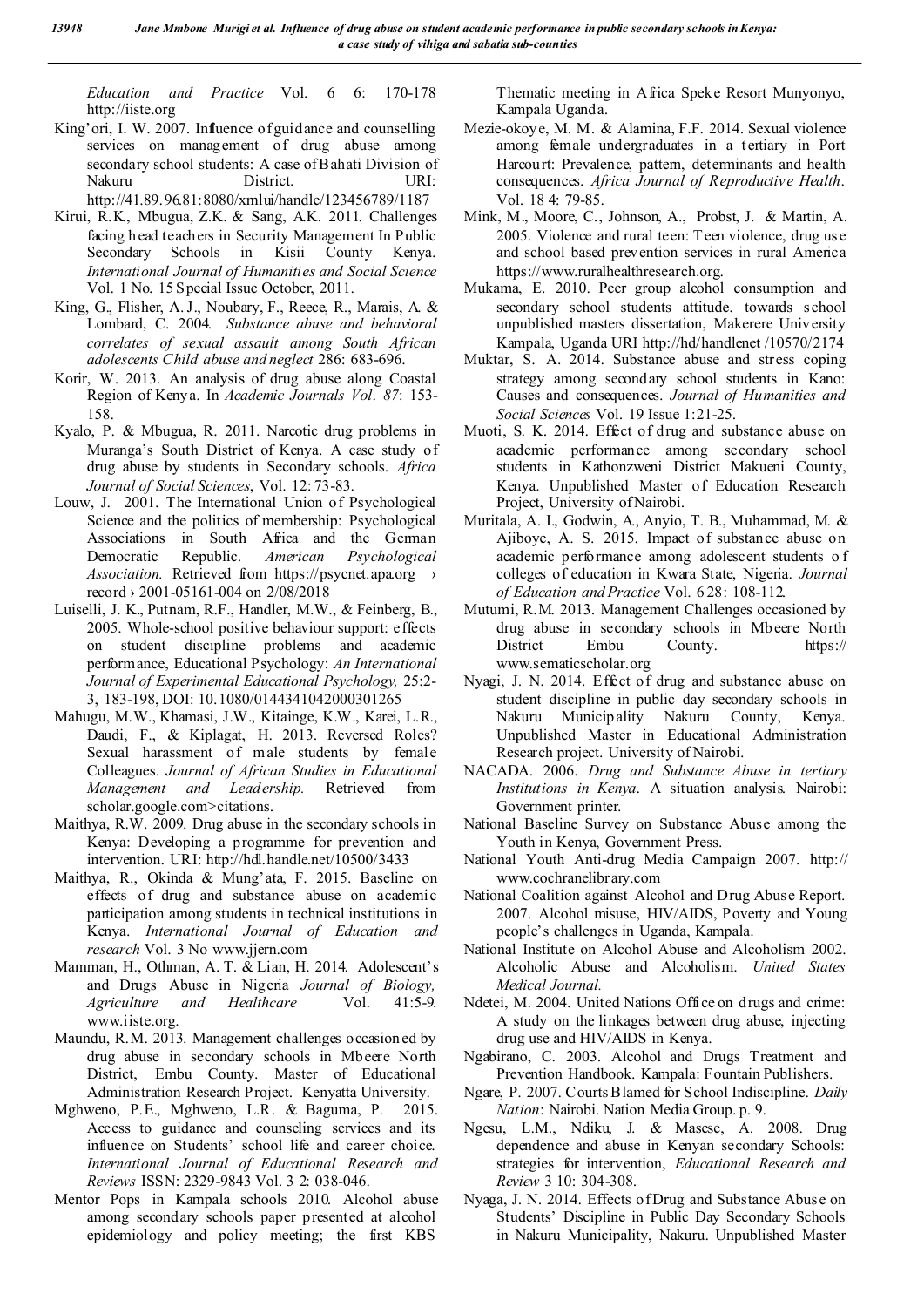in Educational Administration Project, University of Nairobi. Retrieved *https://www.semanticscholar.org › paper › effects-ofdrug-and-substance-ab...*On 20/5/2017 at 11.00pm

- Njogu, T.N. 2007. Influence o f Guidance and Counselling as an alternative discipline method to corporal punishment: A case of Kirinyaga district primary schools, Kenya. Unpublished Master of Education Degree in Guidance and Counselling Project Report. Egerton University.
- Njoki, W. 2009. Sexual violence and HIV AIDS in Kenyan and Ugandan schools: Social implication policy development. *Journal of Contemporary issues in Education* Vol. 4 1: 71-91.
- Nweze, T., & Okolie, U.C. 2014. Influence of Guidance and Counselling Programmes in Secondary Schools: Issues and Roles in Students' Career Decision Making. *Journal of Research & Method in Education Vol*. 4, Issue 4 Ver: 63-68 www.iosrjournals.org
- Odhiambo, O. D. 2014. Influence of Guidance and Counselling on Academic Performance of Students in Selected Public Secondary Schools in Molo Sub County, Nakuru County, Kenya. *International Journal of Science and Research 64 Impact Factor* 2012: 3.358 Vol. 3 Issue 1 www.ijsr.net. Licensed Under Creativ e Commons Attribution CC BY.
- Odhiambo, O.D. 2014. Role of Mass Media on Prevalence o f Illicit Drug Use among Public Secondary School Students in University. *International Journal of Science and Research.* Vol. 3 Issue 11: 2491-2493 www.ijsr.net.
- Ogunyemi, T. G. 2003. An investigation of the prevalence, causes and strategies to curb examination malpractices among students in tertiary institutions. Unpublished M.Ed Project, University of Lagos.
- Ongwae, M. N. 2016. A study of the causes and effects of drug and substance abuse among students in selected secondary schools in Starehe sub-county, Nairobi County. Unpublished Master of Education Research project, University of Nairobi.
- Olatoye, R. A. & Afuwape, M. O. 2003. Text anxiety as a determinant of examination misdemeanor among some Nigerian Secondary School Students, Ibadan. Journal *of Educational Studies* 3182: 32-39.
- Olley, B.O. 2008. Child sexual abuse, harmful alcohol use and age as determinants of sexual risk behaviours among freshmen in a Nigerian University. *African Journal of Reproductive Health*, 12 2: 75- 88.
- Oshodi, O.Y., Aina, O.F. & Onajole, A.T. 2010. Substance use among secondary school students in an urban setting in Nigeria: Prevalence and associated factors Psychiatry, College of Medicine of the University. *African Journal of Psychiatry*13:52-57.
- Oteyo, J. S. 2013. Co-occurrence of alcohol, tobacco, and other drugs among secondary school students in Kiambu and Nairobi Counties. *International Journal of Education and Research* Vol. 1 No. 3.
- Ouma, M.A., Simatwa, E.M.W., & Serem, T.D.K. 2013. Management of pupil discipline in Kenya: A case study of Kisumu Municipality. *Educational Research* ISSN: 2141-5161 Vol. 4 5: 374-386.
- Oyedele, V., Chikwature, W., Oyedele, O., & Kadenha, C. 2016. Drug Abuse and its Academic Implications among students at three secondary schools in Mutasa Central area of Mutasa District. *European Journal of*

*Education Studies* ISSN: 2501 – 1111 Vol. Issue 8: 141-161

- Oyieyo, M.D. 2012. Influence o f Guidance and Counselling on students' discipline in public secondary schools in Kabondo division, Kenya. Unpublished Master o f Education in Educational Administration Project Report. University of Nairobi.
- Paglia-Boak & Adlaf, E.M.A. 2014. Drug use among Ontario students 1977-2009:
- Detailed OSDUS Findings. Toronto, ON: Centre for Addiction and Mental Health, 2009.
- Pietro, G.D., Page, L., & Alves, J.S. 2012. The Effect of alcohol and drug consumption on academi c performance: a treatment effect evaluation. Retrieved from https://editorialexpress.com>cgi-bin>conference> download>db\_name p.5-23.
- Ramorolal, M. Z. & Matshidiso, T. J. 2014. The Links between School Violence and Drug Usage in Schools: External or Internal Factor? *J Sociology Soc Anth*, 51: 11-18.
- Report on Drug Use in the Americas 2011. Organization of American States Secretariat for Multidimensional Security. Inter-American Drug Abuse Control Commission Inter-American Observatory on Drugs Washington, D.C.
- Republic of Kenya 2013. The Basic Education Act 2013. Nairobi. Government Printer.
- Republic o f Kenya. 2006. National Institute on Drug Abuse and University of Michigan. Monitoring the Future national survey results on drug use. .
- Romano, J. L., Goh, M., & Herting, K.W. 2005. School counselling in the United States: Implications for the Asia- Pacific Region Vol. 6 No. 2: 111-123.
- Rugendo, M. M. 2016. Assessing Substance Abuse among Secondary School Students in Kendu Zon e, Homa-Bay County, Kenya. *Journal of Health, Medicine and Nursing*

*An International Peer-reviewed Journal* Vol. 24, 2422-8419.

- Sanni, K.B., Udoh, N.A., Okediji, A.A., Modo, F.N. & Ezeh, L.N. 2010. Family type and juvenile delinquency, issues among secondary school students in AkwaIbom State, Nigeria: Counseling Implications. *Kamla-Raj. Journal of Social Science*, 231: 21-28.
- Sugut, W. K. & Mugasia, F. A. 2014. School factors associated with student violence in secondary schools in Nandi South district, Kenya. *International Journal of Humanities and Social Science* Vol. 4 No 1: 123-132.
- Swahn, M. H., Palmier, J. B. & Kasirye, R. 2014. Alcohol and drug use and other high-risk behaviors among youth in the slums of Kampala, Uganda: Perceptions and contexts obtained through focus groups International *Journal of Alcohol and Drug Research aberlen,* 34: 289 - 205 doi:10.7895/ijadr.v3i4.171.
- Thandi, G. 2011. Reducing substance abuse and intimate partner violence in Punjab Sikh Communities. The Role of spirituality in intervention and prevention strategies Vol. 7 issue 2
- United Nation Educational Scientific and Cultural Organization School Violence and Bullying Global Status Report 2017. http:// www.ungel.org
- http://doi.org/10.1080/17448727.2011593299: 177-193